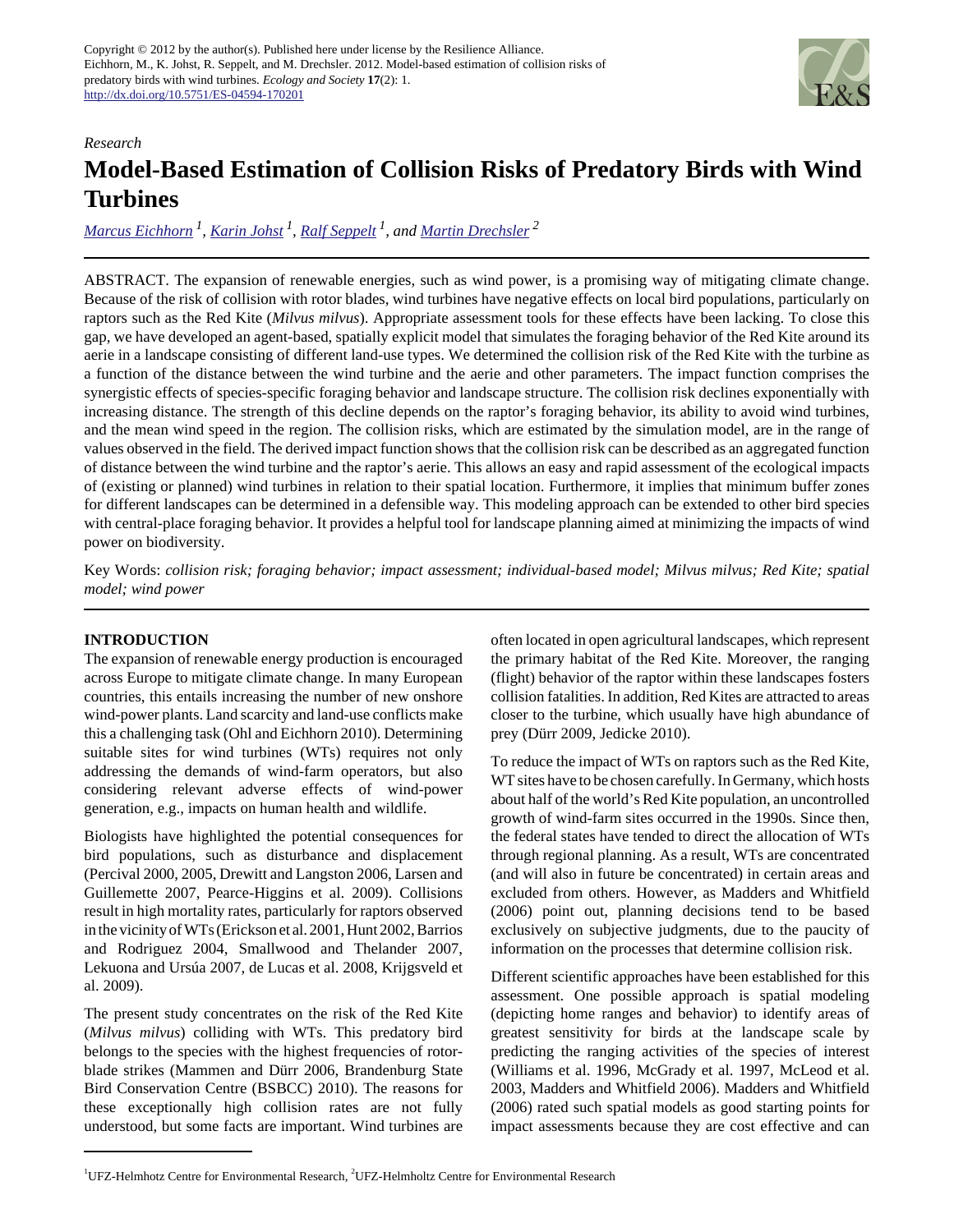identify critical locations. However, statements about the resulting collision risk are hard to derive because the foraging behavior and flight patterns of the species are not considered. A second approach is the use of collision risk models (CRM), first developed by Tucker (1996) and further developed by Biosis Research (2003) and Podolsky (2003, 2005). These consider explicitly the interaction of WTs and birds. The CRMs are based on mathematical equations that incorporate empirical data according to the number of birds observed in the area of the proposed wind farm and the proportion of flight time within the rotor-swept volume. Furthermore, the WT parameters and the size, flight direction, and flight speed of the targeted birds are considered (Madders and Whitfield, 2006). The so-called "Band Collision Risk Model" (Band et al. 2007) is a CRM widely used in the UK.

The spatial models are able to predict whether a species resides in a certain area but provide no information on collision risk. In contrast, CRMs are able to predict collision risks but are designed for specific wind-farm projects and need a lot of input data based on field surveys (Band et al. 2007).

In this study, aspects of both approaches were incorporated into a spatially explicit simulation model, taking into account the Red Kite's flying and foraging behavior and the spatial structure of the landscape. We investigate how the collision risk in a landscape depends on the distance between the WT and the Red Kite's aerie. Such an impact function (IF) has been proposed in a landscape-planning context by Eichhorn and Drechsler (2010). It describes collision risk in a spatially explicit but aggregated way and, therefore, represents a fast and practical tool for collision risk assessment of candidate WT sites. However, the IF used by Eichhorn and Drechsler (2010) predicts impacts only in a qualitative manner and is based on a number of ad hoc assumptions. Thus, its actual form and dependence on species and landscape characteristics remain unclear.

To gain insights into the large-scale effects of species behavior in specific landscapes, agent- or individual-based models (ABM/IBM) are well suited (Huston, et al. 1988, DeAngelis and Mooij 2005, Grimm and Railsback 2005). We developed an ABM for the quantitative prediction of collision risk as a function of the aerie–WT distance and combined it with specific findings from the Band CRM. In our ABM, the "agent" represents a single raptor individual with a ranging behavior depending on habitat requirements and landscape characteristics. To determine collision probabilities for variable aerie–WT distances, virtual experiments were carried out with the ABM. To validate the ABM, a pattern-oriented approach (Wiegand et al. 2003, Grimm et al. 2005) was followed whereby model fitting exercises are carried out between simulated outputs and field observations.

## **METHODS**

To simulate the Red Kite's foraging flights in response to landscape structure, the model is based on the current knowledge of the behavior of the Red Kite. Such an agentbased approach generally allows for the assessment of speciesspecific vulnerability to particular temporal and/or spatial landscape attributes (e.g., Verboom et al. 1991, Johst et al. 2001, Wichmann et al. 2004, Rodríguez et al. 2006, Bauer et al. 2008). The attribute of concern for a central-place forager like the Red Kite is the location of a WT in the surrounding vicinity of the aerie. The vulnerability is represented by the collision risk of the raptor with this WT. We apply this modeling approach to predict the impact of a WT on a Red Kite in the region of West Saxony.

### **Model Description**

The model description follows the ODD (Overview, Design concepts, Details) protocol for describing individual- and agent-based models (ABM/IBM) (Grimm et al. 2006).

### *Purpose*

The purpose of the ABM is to determine the annual mortality of a central-place forager, here the Red Kite, as a function of the distance between the bird's aerie and the WT. For this, the ABM considers the species' foraging behavior as well as the landscape characteristics. The model incorporates the processes essential to understand the interaction between birds and WTs during foraging.

Based on the modeling results, we derive an impact function that quantifies collision risk as a function of aerie–WT distance, and which is comparable to that of Eichhorn and Drechsler (2010). We then explore to what extent such an aggregated approach can capture the synergistic effects of species-specific foraging behavior and landscape structure on collision risk.

### *State variables and scales*

The ABM includes three types of entities: grid cells that constitute the landscape, a Red Kite, and a WT (see Table 1). In the present study, we consider a model landscape that has a land-use pattern similar to West Saxony, Germany. We chose this region because it falls within the core area of the Red Kite's worldwide distribution.

The Red Kite agent is designed to behave like a typical raptor during foraging flights. Information about its behavior and response to the landscape was derived from our own field observations, expert interviews (Hötker, personal communication 2008), and the literature (Whitfield and Madders 2006b, Nachtigall 2008). Only paired male raptors were considered because of their greater flight activity during the breeding season. Resting behavior was not considered as it does not contribute to collision risk.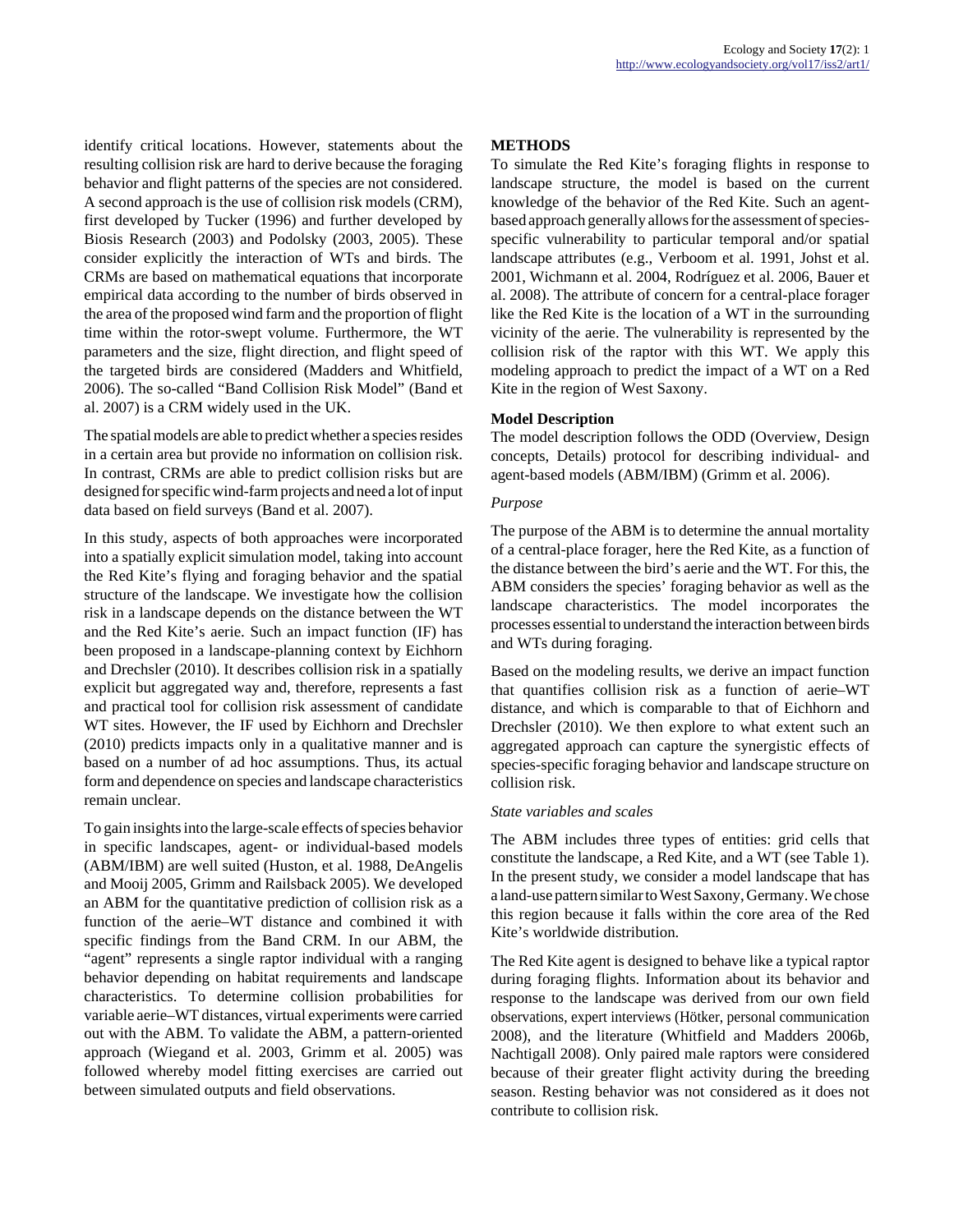Table 1. Quantities included in the model and their description. Table rows are grouped according to the entities of the model.

| Quantity                                            | Brief description                                                                                                                                                                                                                                    |
|-----------------------------------------------------|------------------------------------------------------------------------------------------------------------------------------------------------------------------------------------------------------------------------------------------------------|
| Landscape Cells                                     |                                                                                                                                                                                                                                                      |
| Coordinates                                         | Determine the position of the cell (cell center) in the model landscape.                                                                                                                                                                             |
| <b>Size</b>                                         | The size of a cell (length $(l)$ ; width $(w)$ ) represents a real-world dimension of 100 m x 100 m.                                                                                                                                                 |
| Number                                              | 10.201 cells, which corresponds to 102 km <sup>2</sup>                                                                                                                                                                                               |
| Habitat quality $(hq)$                              | The cells can take integer values for habitat quality $(hq)$ between 0 and 3. $hq = 0$ represents<br>unsuitable foraging habitat, e.g., forest. $hq = 3$ represents the best foraging conditions, e.g.,<br>grassland with a favorable mowing regime. |
| Red Kite                                            |                                                                                                                                                                                                                                                      |
| Coordinates                                         | Determine the position of the Red Kite in the model landscape.                                                                                                                                                                                       |
| Flight distance                                     | Length of a straightforward flight: 100 m                                                                                                                                                                                                            |
| Circling radius                                     | Radius of a soaring circle during foraging flight: 100 m                                                                                                                                                                                             |
| Flight speed                                        | Average speed of the Red Kite: 15 km/h (Bruderer and Boldt 2001)                                                                                                                                                                                     |
| Flight height probability $(p_n)$                   | Probability that the raptor ranges at a height swathed by a WT rotor; based on empirical flight height<br>distribution                                                                                                                               |
| Flight through rotor probability $(p_{\text{res}})$ | Probability that the raptor flies through the rotor-swept area and does not pass through.                                                                                                                                                            |
| Physical collision probability $(p_{BAND})$         | Probability of a bird being hit by a rotor blade if passing orthogonally to rotor-swept area.                                                                                                                                                        |
| Collision avoidance probability $(p_{\infty})$      | The likelihood of a Red Kite actively avoiding collision with a WT.                                                                                                                                                                                  |
| Probability of circling and flying forward $(pr)$   | Controls flight behavior during the search flight (see Fig. 2). The variable $pf$ indicates the probability<br>of flying forward. The probability of performing a left respectively a right full circle is $(1-pr)/2$ .                              |
| Maximum residence time on cell $(T)$                | Determines how long the agent occupies the same cell, given that all neighboring cells are of lower<br>habitat quality.                                                                                                                              |
| Wind turbine                                        |                                                                                                                                                                                                                                                      |
| Coordinates                                         | Determine the position of the WT in the model landscape.                                                                                                                                                                                             |
| Hub height $(hh)$                                   | Height of the rotor center: 78 m                                                                                                                                                                                                                     |
| Rotor blade length $(r)$                            | Half of the rotor diameter: $\frac{1}{2}$ of 82 m = 41 m                                                                                                                                                                                             |

The WT is determined by its spatial location relative to the Red Kite aerie—which is located in the center of the model world—and the cell's land-use type.

Most collisions occur during the breeding season when frequent foraging flights take place to feed the nestlings (Mammen and Dürr 2006, Dürr 2009). The breeding season of the Red Kite lasts 85 days (April–June), which defines the length of a model run. Hence, we assume that collisions occurring during this time describe sufficiently well the annual collision risk. The 24-h day includes not only foraging flights but also resting periods and nocturnal behavior. Based on absence times from the aerie observed by Nachtigall (2008), we calculated an average "activity period" (time during which the bird is active and therefore absent from the aerie) of 10.6 h/day. Resting periods were estimated by Nachtigall (2008) to be about 50% of the "activity period," so the bird flies for about 5.3 h/day, or 450 h/85 days. One model year thus corresponds to 450 h of flying. To calculate the elapsed time during each model run, we recorded the distance flown and divided it by the raptor's flight speed (Table 1).

### *Process overview and scheduling*

The ABM is based on three movement processes (random flight, directed flight, and flight forward) and two event processes (collision event and catch the prey). At the beginning of each model step, the bird samples the habitat conditions of the occupied and the neighboring cells. Three conditions are possible:

- The occupied and all neighboring cells are of the same and not of the worst habitat quality, leading to the random-flight procedure. Here, the agent moves one cell forward and then decides with a certain probability (1  $p_f$ )/2 to fly a right or a left full circle, respectively;
- The neighboring cells differ in habitat quality, leading to the directed-flight procedure. Here, the agent moves forward to one of the cells with the best habitat quality and decides with a probability of  $(1-p_f)/2$  to fly a right or a left full circle, respectively; and
- The occupied cell is of the worst habitat quality, initiating the flight forward procedure, where the agent moves one cell (100 m) forward.

Within these procedures, the two event processes were executed: the "collision-event" procedure and the "catch-theprey" procedure. The collision-event procedure determines under what conditions collisions occur between the Red Kite and the WT. Different circumstances have to coincide for a collision to occur: the raptor has to occupy a cell where a WT is located, it has to fly at a height at which the rotor blades operate, and it has to move through the part of the cell affected by the rotor blades.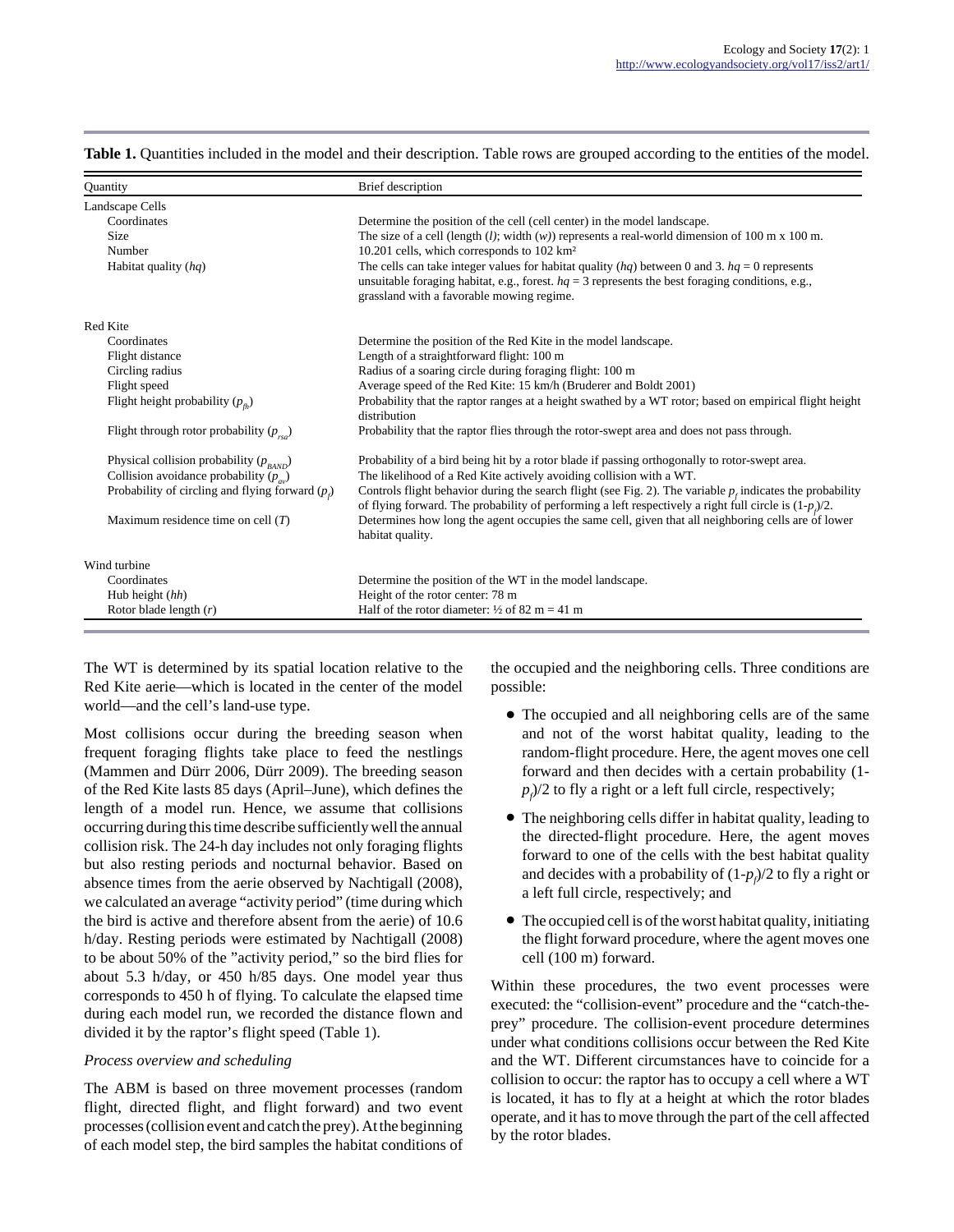If the raptor crosses the area spanned by the WT rotor blades and does not actively attempt to avoid the strike, it will be hit by a blade. These circumstances are incorporated into the ABM through the determination of the respective probabilities:

- **1.** The basic condition for a collision to occur is that the raptor reaches an area (cell) where a WT is located.
- **2.** The probability that the Red Kite ranges at a height swathed by a WT rotor  $(p_n)$ . Taking a WT with hub height  $hh = 78$  m and rotor length  $r = 41$  m and using empirical data from Mammen (2010) we estimate a probability of  $p_{th} = 0.34$ .
- **3.** The probability (*prsa* ) of the raptor passing the area affected by the rotor. To derive a simple estimation, we assume that the raptor flies horizontally to the land surface and orthogonally to the plane swept by the rotor. Given that the raptor flies within the height interval determined by the WT's hub height (*hh*) plus/minus one rotor blade length (*r*). This results in a flight window spanned horizontally by the cell width ( $w = 100$  m) and vertically by the rotor diameter (2r) resulting in a rectangular area of 2rw. The circular area spanned by the rotor blades equals  $\pi r^2$ . Assuming that the flight height distribution within the flight window is uniform, the probability that the raptor flies through the rotor swept area equals:

$$
p_{rsa} = \frac{\pi * r^2}{2r * w} = 0.65\tag{1}
$$

- **4.** The probability of a bird being hit when flying through the rotor (i.e., the physical collision probability  $p_{BAND}$ ) is calculated using stage 2 of the Band Collision Risk Model (Band et al. 2007). "The probability depends on the size of the bird (both length and wingspan), the breadth and pitch of the turbine blades, the rotation speed of the turbine, and of course the flight speed of the bird" (Scottish National Heritage (SNH) 2000). The SNH, a nature conservation agency funded by the Scottish Government, provides a template for calculation (SNH 2010). Uncertainties in the wind speed are considered by using different values for the pitch angle of the rotor blades, resulting in values of  $p_{\text{FAMD}}$  between 0.144 and 0.205.
- **5.** The probability that the raptor recognizes the threat and actively avoids collision (*pav* ). In most cases, raptors scan their surroundings and do actively avoid collisions with infrastructure. This behavior is summarized by the avoidance probability  $p_{av}$ . Estimating the avoidance probability is a challenging task (Chamberlain et al. 2006,

Whitfield and Madders 2006a, Whitfield 2009). Smales and Muir (2005) use three arbitrary avoidance probabilities of 95%, 98%, and 99% for collision risk modeling in Australia. Using data of several predatory birds at 13 wind farms in northern Spain, Whitfield and Madders (2006b) empirically estimated avoidance probabilities between 98% and 100% with a probable value of 99% for the Red Kite. In the present study, we consider four possible levels for *pav* : 98%, 98.5%, 99%, and 99.5%.

Summing up, if the modeled Red Kite occupies the same cell as a WT, its probability of colliding with the WT is:

$$
p_{col} = p_{fh} * p_{rsa} * p_{BAND} * (1 - p_{av}) \tag{2}
$$

The catch-the-prey procedure determines the point in time when the Red Kite catches a prey and returns to its aerie before it starts the next foraging flight. This procedure is parameterized using the frequency distribution of absence times from the aerie provided by Nachtigall (2008), taking into account that ca. 50% of the absence time is used for flying (see subsection State Variables and Scales). This frequency distribution of flight times is discrete by providing the probability of observing a flight time within a particular interval. We assume that within each of these time intervals the flight times are equally distributed to obtain a continuous probability density function of flight times (Fig. 1). A flow chart of the ABM with the described procedures is given in Fig. 2.

**Fig. 1.** Probability density function of flight duration based on Nachtigall (2008).

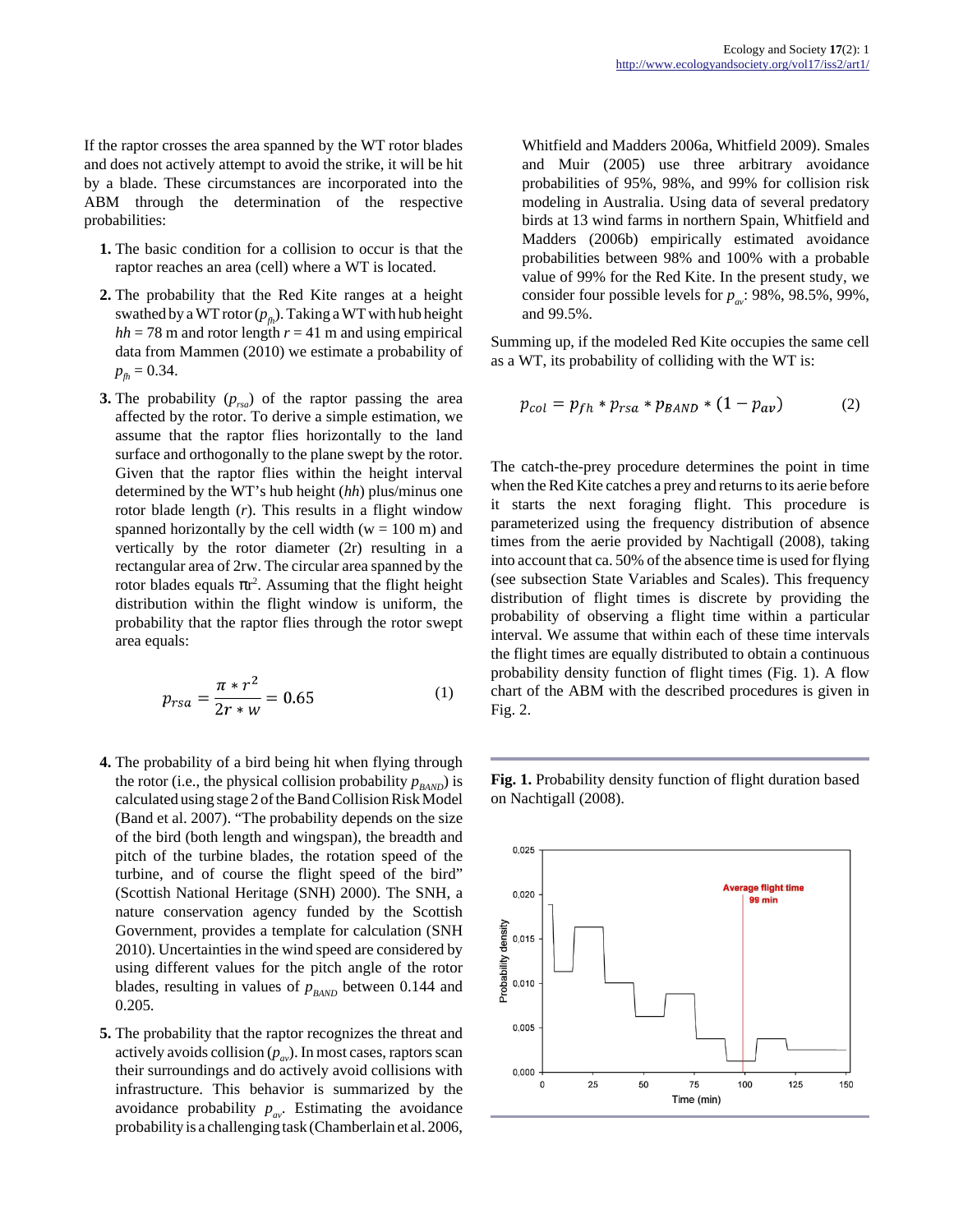## **Fig. 2.** Process overview.



### *Relevant design concepts*

### Stochasticity

The virtual landscape is generated randomly, assuming fixed shares of the different habitat types. Furthermore, the behavioral decisions of the raptor during its flight are largely stochastic and, among others, depend on the probability  $p_f$  of flying forward and the probability density function of the flight duration (Fig. 1). The model was run 10,000 times and relevant variables were statistically analyzed.

# Initialization

The model landscape is initialized by creating a random landscape for each simulation run. The number of cells with a particular habitat quality ( $hq = 0, 1, 2, 3$ ) is fixed and based on the landscape structure in the region of West Saxony. The Red Kite agent is initialized at the aerie placed in the center of the model world. The WT entity is initialized at a randomly chosen location limited by two constraints. First, it can only be located on suitable habitat cells so, e.g., forest  $(hq = 0)$  is excluded. Second, it is located at a specified distance to the aerie, which varies between 100 m and 500 m in steps of 200 m and from 500 to 5,000 m in steps of 500 m.

### Input

Input data are used for two procedures. First, the proportions of land-use types, observed in our reference region West Saxony, are used to generate a virtual landscape. The region is characterized by a high proportion of open agricultural land and a small proportion of forested area. The different land-use types extracted from real land-cover data (ATKIS 2007) are summarized into four classes with different habitat quality levels. Grassland and pasture have the highest habitat quality  $(hq = 3)$  and comprise about 11% of West Saxony, habitat quality *hq* = 2 (e.g., croplands) comprises about 55%, and habitat quality  $hq = 1$  (e.g., settlements) comprises about 4% whereas forested area is of the lowest quality  $(hq = 0)$  and comprises about 17% of the landscape.

### Interaction

The Red Kite agent interacts with the surrounding landscape whereby the quality of the landscape influences the flight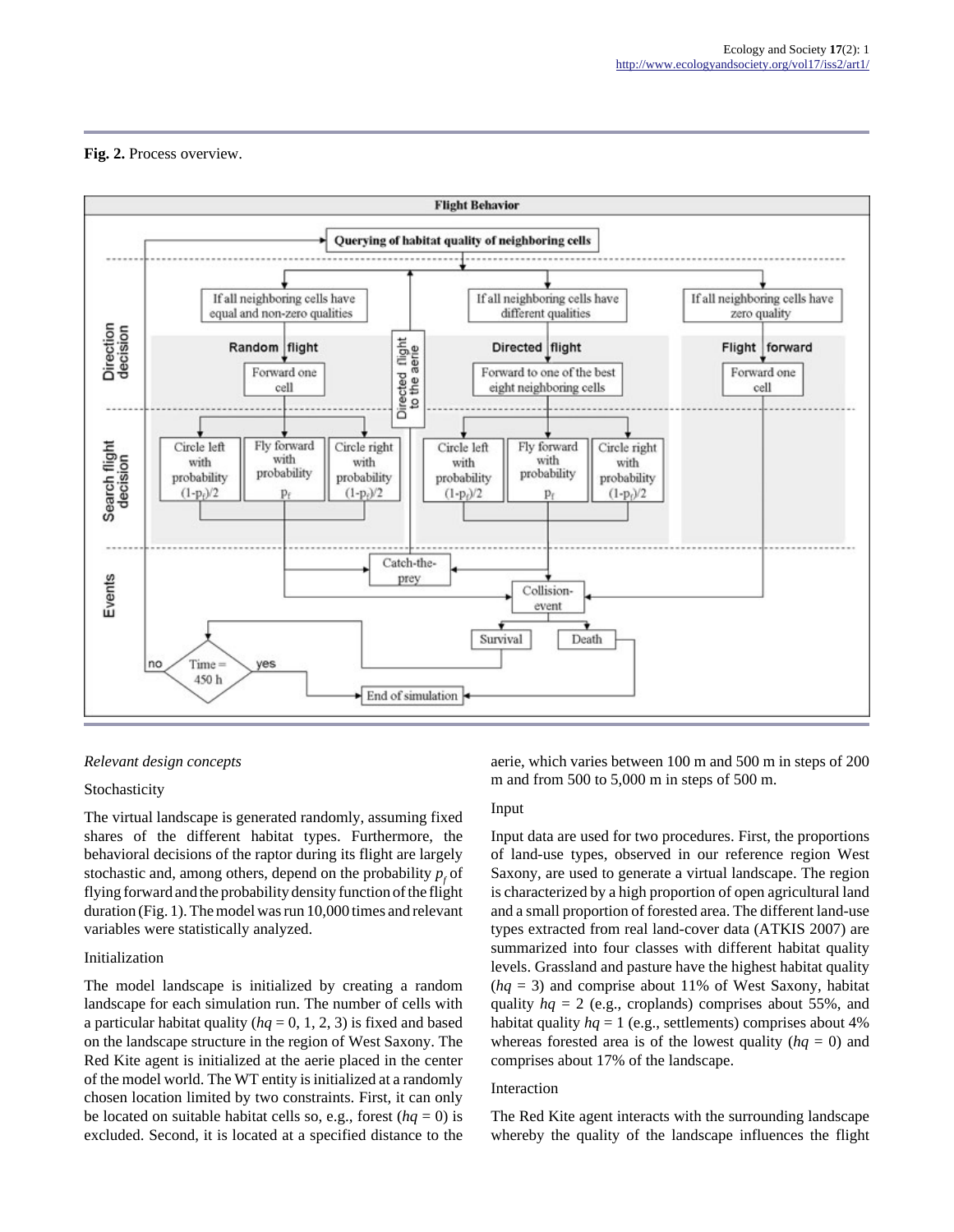behavior of the agent. A second interaction takes place between the Red Kite and the WT. If the conditions defined in the collision-event process (see section Process Overview and Scheduling) are fulfilled, the Red Kite collides with the WT.

#### **Validation of Simulated Foraging Behavior**

We validated the foraging behavior in the model by comparing its output to empirical behavior data. Although detailed field data for the Red Kite were rare, residence frequencies outside the aerie in a certain distance class to the aerie and its maximum distance to the aerie were determined by Nachtigall (2008) and have been used for validation.

#### *Strategies*

There are two model parameters, which predominantly control the flight behavior of the Red Kite agent: the probability  $p_f$  of flying forward and the maximum residence time *T* on a cell during the flights. Due to their uncertainties, plausible values are estimated by pattern-oriented modeling (Grimm et al. 2005). The probability  $p_f$  ranges from 0 to 1 and the residence time *T* ranges from 1.2 min to 12 min (Nachtigall, personal communication, 2009). Varying  $p_f$  in steps of 0.1 and *T* in steps of 1.2 min, and systematically combining  $p_f$  and  $T$  for all values leads to 110 parameter combinations, henceforth termed "strategies."

### *Determination of best strategies*

To determine which of these strategies leads to the best fit between modeled and empirical behavior, we ran the model 10,000 times for each strategy and recorded the residence frequencies  $x_i$  of the raptor in four different distance classes (*i*  $= 1,...,4$ ) from the aerie: between 0 and 1 km ( $i = 1$ ), between 1 and 2 km  $(i = 2)$ , between 2 and 3 km  $(i = 3)$ , and greater than 3 km  $(i = 4)$ . Nachtigall (2008) determines frequencies for these distance classes of:  $y_1 = 0.6$ ,  $y_2 = 0.2$ ,  $y_3 = 0.15$ , and *y4* = 0.05 for male Red Kites. Besides the distance classes, we compared the modeled maximum distance from the aerie (denoted as *k*) with the value  $l_{\text{max}} = 4,500 \text{ m}$  observed in the field by Nachtigall (2008).

The relative deviation  $\sigma_i$  of  $x_i$  from the empirical data  $y_i$  for each distance class (i) was calculated by

$$
\sigma_i = \frac{|x_i - y_i|}{y_i} \quad \text{for } i = 1, 2, \dots 4 \tag{3}
$$

and the mean relative deviation over all distance classes  $\sigma_{\text{data}}$ by

$$
\sigma_{distclass} = \frac{1}{4} \sum_{i=1}^{4} \sigma_i
$$
\n(4)

The relative deviation  $\sigma_{\text{maxdist}}$  with regard to the maximum distance was calculated by

$$
\sigma_{maxdist} = \frac{|k - l_{max}|}{l_{max}} \tag{5}
$$

By minimizing  $\sigma_{\text{distclass}}$  and  $\sigma_{\text{maxdist}}$ , we identified the strategies that best fit the empirical data.

### **Collision Risk Analysis**

For the strategies that provide the best model fit to the empirical data, we determined the collision risk for a set of scenarios. Each scenario is defined by a combination of aerie– WT distances and the avoidance probability  $p_{av}$ . The aerie– WT distance ranges in 11 steps from 100 to 5,000 m and the avoidance probability  $p_{av}$  in three steps from 0.98 to 0.995 (see subsection Process Overview and Scheduling), leading to a total of 48 scenarios.

We ran the model 10,000 times for the best strategies and the 48 scenarios. For every model run, a random landscape with the same proportions of habitat types as in the study region was generated, the WT was placed randomly at the specified distance from the aerie, and we recorded whether a collision occurred or not. The collision risk was then calculated for each scenario by dividing the number of collision events by the number of model runs.

### **RESULTS**

#### **Foraging Behavior**

The flight behavior in the model is characterized by flying forward probability and residence time on a cell. For 110 different strategies, each defined by a combination of the probability of flying forward  $p_f$  and the maximum residence time *T*, the relative deviations between modeled and empirical data (Nachtigall 2008) for σ*distclass* and σ*maxdist* were calculated as detailed in the Methods sub-section "Validation of foraging behavior," above.

Figure 3 shows the results of the model fit for frequencies the raptor is observed in different distance classes as a function of  $p_f$  and *T*. It strongly varies for  $p_f$  but depends only weakly on  $\overline{T}$ . The minimum relative deviation  $\sigma_{\text{distclass}}$  of 0.17 is found for strategy  $p_f = 0.4$ ,  $T = 12$  min.

A model fit was also applied for maximum flight distance to the aerie ( $\sigma_{maxdist}$ ) as a function of  $p_f$  and *T*. Similar to  $\sigma_{distclass}$ in Fig. 3, σ*maxdist* strongly varies for *p<sup>f</sup>* but depends only weakly on *T*. The minimum relative deviation  $\sigma_{\textit{maxdist}}$  of 0.01 is obtained for strategy  $p_f = 0.3$  and  $T = 3.6$  min.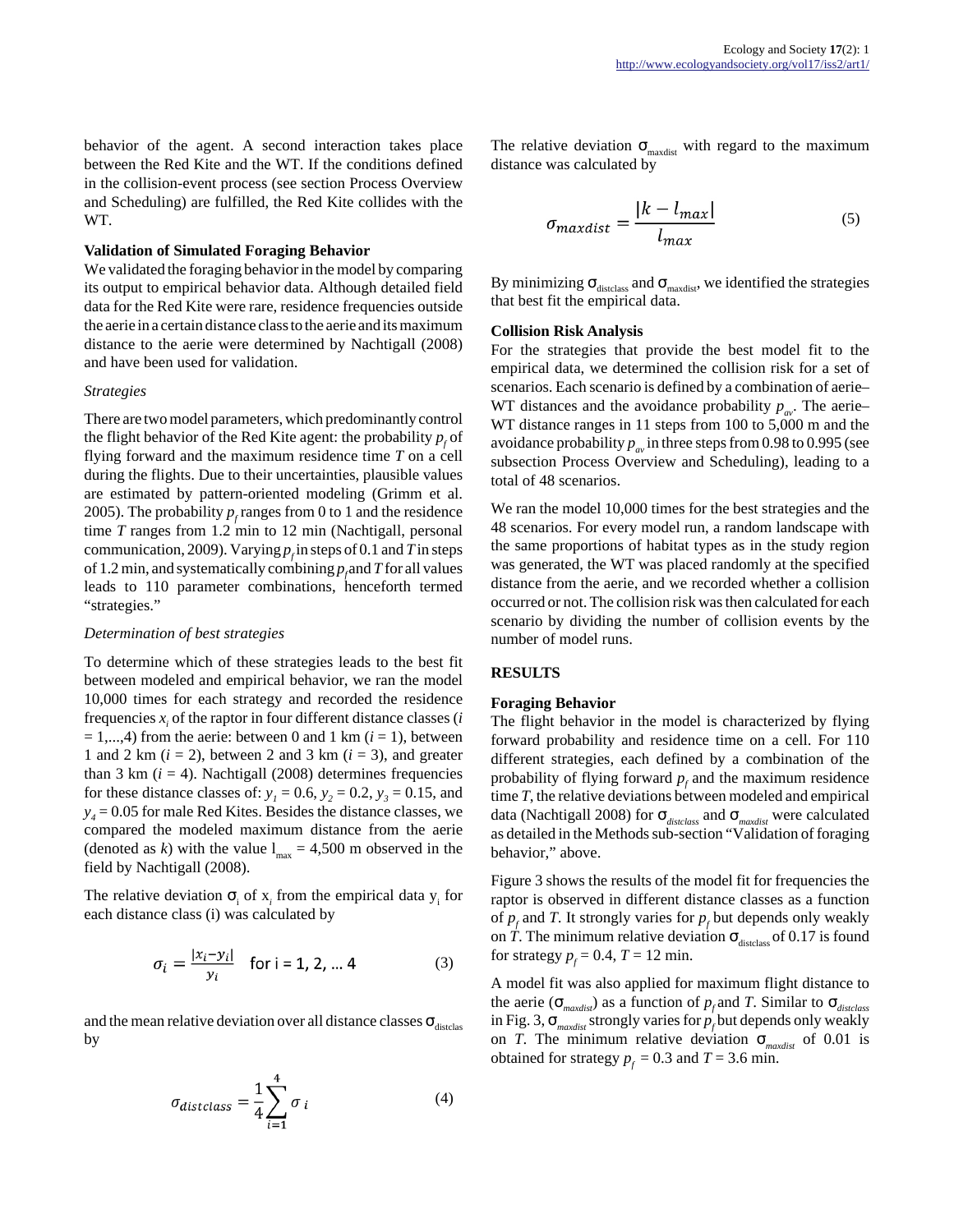**Fig. 3.** Relative deviation σ\_distclass between model output and empirical data as a function of the model parameters pf and T (for details see text).



The two strategies derived from the model fits ( $p_f$  = 0.4, *T* = 12 min and  $p_f = 0.3$ ,  $T = 3.6$  min) represent similar levels for  $p_f$  (0.4 vs. 0.3) and differ considerably in *T* (12 min vs. 3.6) min). However, as noted above, the level of *T* only weakly determines the deviation between model output and the observed values (Nachtigall 2008). Therefore, both strategies provide a satisfactory model fit with relative deviations below 20%. As strategy  $p_f = 0.4$ ,  $T = 12$  min performs slightly better with regard to  $\sigma_{\text{distclass}}$  whereas strategy ( $p_f$  = 0.3 and *T* = 3.6 min) performs better for σ*maxdist*, we consider both in the analysis of the collision risk.

### **Collision risk**

Our model fit concerning the flight behavior revealed two strategies that correspond to observed field data. For these strategies,  $(p_f = 0.4, T = 12 \text{ min}, \text{Fig. 4b,d}, \text{and } p_f = 0.3 \text{ and}$  $T = 3.6$  min, Fig. 4a,c), the collision risk analysis was performed and the impact function was derived.

Figure 4 shows collision risk in terms of the annual mortality rate as a function of aerie–WT distances for four avoidance probabilities *pav* and two different physical collision probabilities  $p_{BAND}$ . As expected, the collision risk decreases with increasing aerie–WT distance. The curves have an exponential shape so that the collision risk declines rapidly near the aerie and more slowly at greater distances. These impact functions show that an exponential dependency (i.e., exp(-distance)) is more appropriate than the bell-shaped impact function (i.e., exp(-distance<sup>2</sup>)) assumed in our previous study (Eichhorn and Drechsler 2010).

The impact function generally depends on the residence time *T*, the avoidance probability  $p_{av}$ , and the physical collision probability  $p_{BAND}$ . A flight behavior with shorter residence time results in a higher annual mortality rate due to WT collision. Decreasing the avoidance probability increases the collision risk. For example, at short aerie–WT distances (<1500 m) it varies up to 0.4 in mortality rate for  $p_{\scriptscriptstyle av}$  between 0.98 and 0.995. An increase in  $p_{\text{BAND}}$  due to increasing wind speeds displays a higher probability for the raptor to be hit by the rotor blade, due to geometrical changes in the WT rotor blades in adaption to higher wind speeds (Fig. 4a,b vs. Fig. 4c,d).

### **DISCUSSION**

An important step toward improving the sustainability of wind energy expansion is the assessment of the ecological impact of WTs in terms of the collision risk they pose for bird species. An aspect that has been rarely investigated for this assessment is the relationship between collision risk and the distance between a bird's aerie and a WT in the landscape. Therefore, we developed an agent-based model with which we investigated this relationship for a foraging predatory bird species. Among the species that are endangered and suspected to be impacted by WTs is the Red Kite. The agent-based model simulates foraging flight patterns of the Red Kite and predicts annual mortality rates due to collisions with a WT at different distances from the aerie.

From these simulations, we were able to derive a so-called impact function that describes the functional relationship between the annual collision risk and the aerie–WT distance. It aggregates the interplay of the species-specific foraging behavior and the landscape structure including the presence of a WT. We found that the collision risk declines exponentially with increasing distance between a bird's aerie and the WT. The strength of this decline sensitively depended on the implemented avoidance probability  $p_{av}$  that specifies the likelihood of a bird actively avoiding being hit by a rotor blade and the bird's specific flight behavior (given by the parameters *T* and  $p_f$ , see Table 1).

Therefore, we calculated the impact function for four different avoidance probabilities that cover the values given by Whitfield and Madders (2006b) and demonstrated the range of uncertainty in collision risk. The simulated flight behavior of the Red Kite was validated by comparing model output to field data on the frequency of a bird observed in particular distance classes and its maximum flight distance to its aerie. The relative deviation between modeled and observed frequencies was found to be below 20%. It should be noted that, in the present model, the flight behavior of the Red Kite depends on the actual environmental conditions, including a random component, but not on memory. In reality, certain sectors around the aerie are more preferred than others because raptors are expected to be able to remember good hunting areas (Nachtigall, personal communication, 2009). However,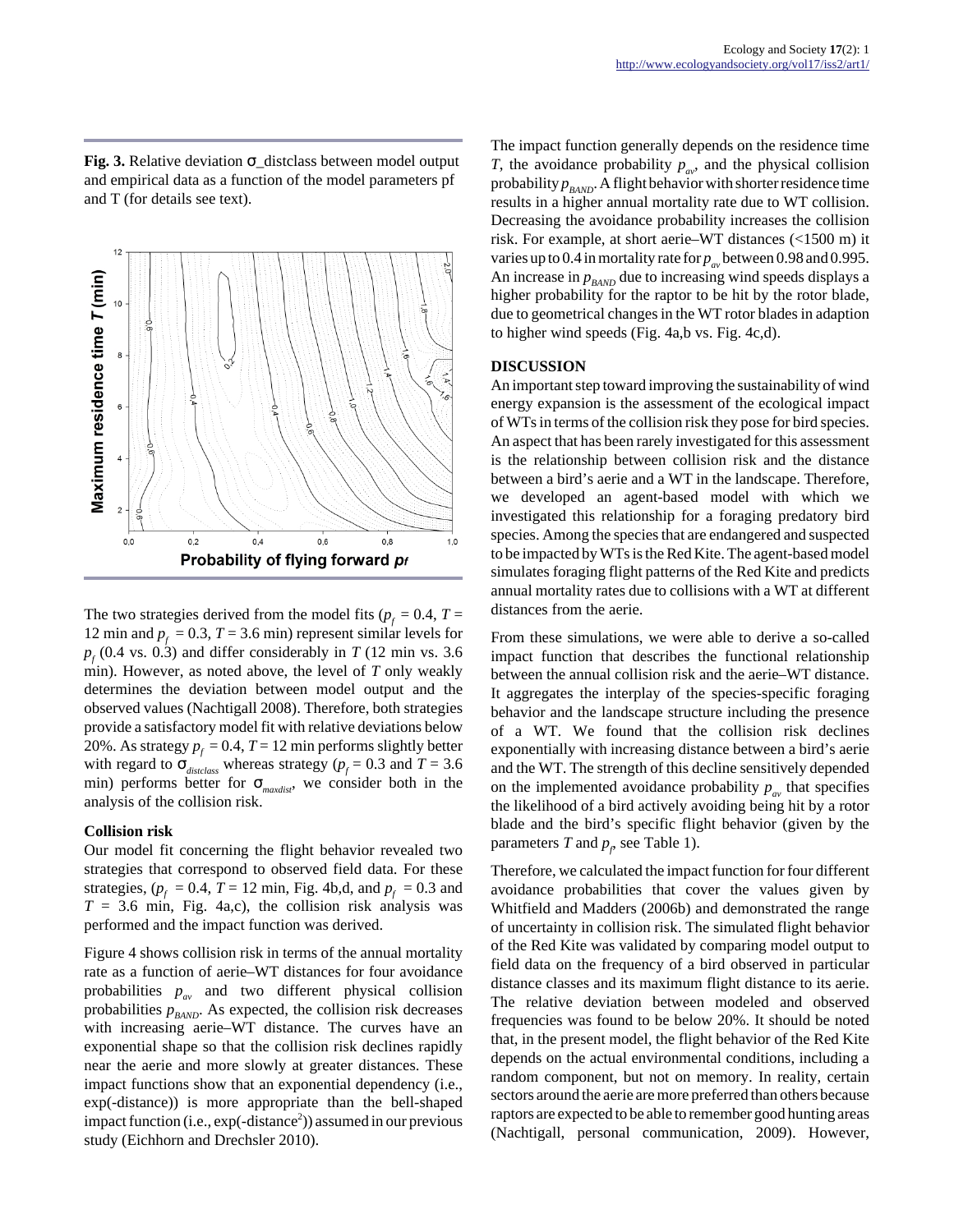**Fig. 4.** Annual collision risk (mortality rate) as a function of the distance between aerie and WT for different collision avoidance probabilities. Panel (a) is obtained for strategy ( $pf = 0.3$  and  $T = 3.6$  min) with pBAND = 0.144, panel (b) for strategy (pf =  $0.4$ , T = 12 min) with pBAND = 0.144, panel (c) for strategy (pf =  $0.3$  and T =  $3.6$  min) with pBAND = 0.205, and panel (d) for strategy (pf =  $0.4$ , T = 12 min) with pBAND =  $0.205$ .



adequate empirical data are missing. A possible experimental approach to gain better knowledge about foraging behavior of birds is, e.g., GPS satellite telemetry, which has been successfully applied for the telemetry of migratory flights (Meyburg and Pfeiffer 2009). Similar data, if available for the ranging behavior during the breeding season, could be incorporated into the agent-based model as our approach is flexible enough to allow for the incorporation of improved movement rules.

As comparable field data are missing, we validated the derived impact function indirectly using two major field studies (Hötker et al. 2006, Dürr 2009). These studies did not consider the dependency of mortality rates on aerie–WT distances but monitored the number of dead birds per turbine per year in different regions. Hötker et al. (2006) estimated that around 100 Red Kites are killed by WTs in Germany per year. Assuming an equal distribution of bird strikes in Germany and taking into account the total number of WTs (16,500 WT; Bundesverband Windenergie (BWE) 2010), this results in an annual collision risk per turbine of 0.006. The second study (Dürr 2009) used records from the German Federal State of Brandenburg, a region neighboring West Saxony. The number of collisions of Red Kites with WTs was recorded between 2001 and 2009. From these data, Dürr (2009) estimated an annual rate of collision per turbine of 0.028. In the derived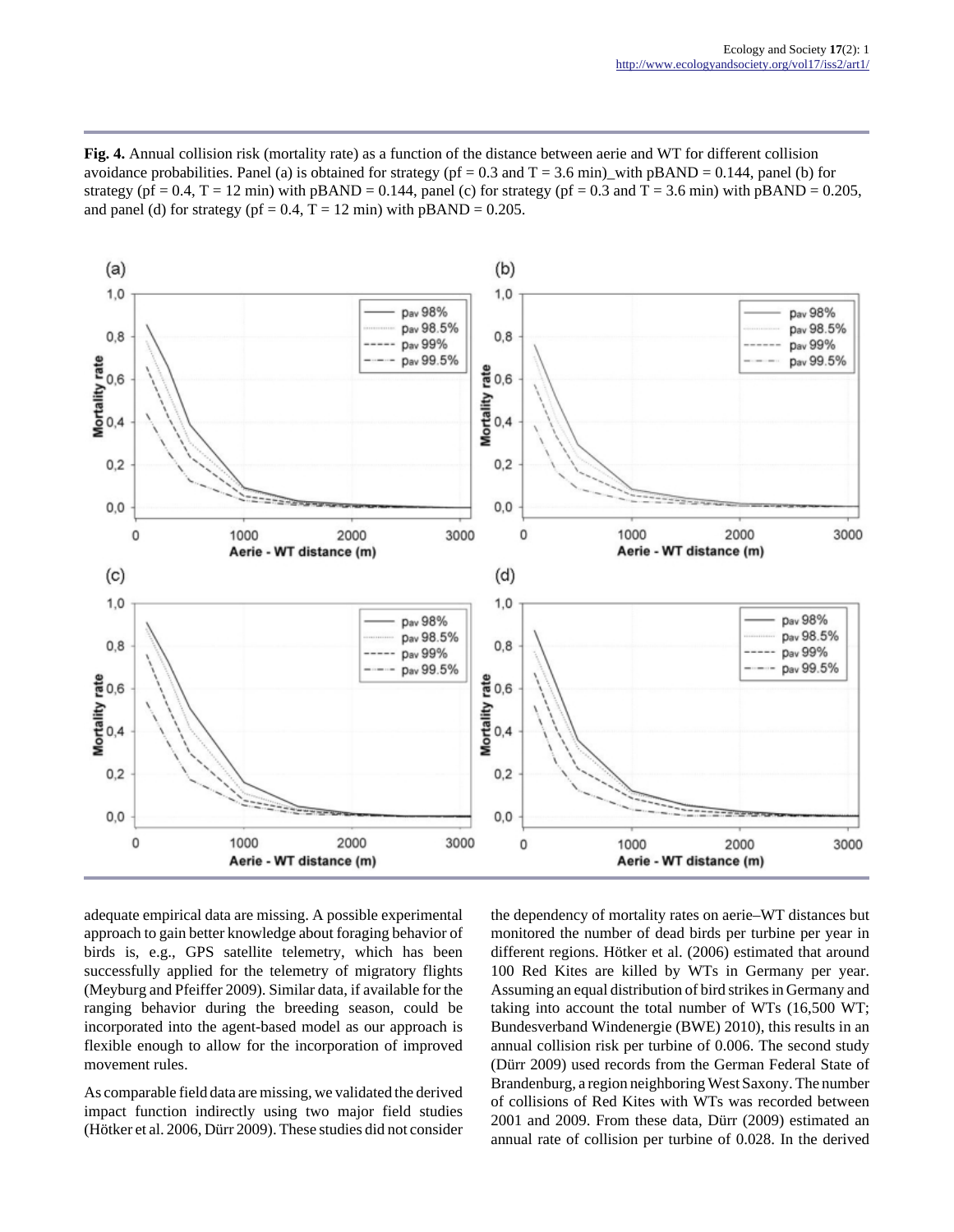impact function, the collision rates of these two studies correspond to aerie–WT distances of 2,000–2,500 m and 1,300–1,500 m, respectively. These two ranges of derived distances correspond well to observed aerie–WT distances in the region and also fit typical flight distances of the Red Kite (Nachtigall 2008). The derived impact function is, therefore, indirectly validated.

If there are several WTs at different distances in the landscape, the probability of not colliding with any of these is the product of the probabilities of not colliding with each individual WT. The individual collision probabilities can be obtained from the derived impact function. Alternatively, the model could be run simultaneously with several WTs in the model landscape. Hence, the model can also be used to assess the effect of wind farms.

The investigation of the consequences of collision risk on population dynamics is interesting because it is unclear whether the additional mortalities caused by the WTs lead to a population decline or whether they only compensate for density-dependent population regulation. Using the VORTEX Population Viability Analysis Software package (see [http://w](http://www.vortex9.org/vortex.html) [ww.vortex9.org/vortex.html](http://www.vortex9.org/vortex.html)), Hötker et al. (2006) demonstrated a clear tendency toward a population decline caused by the inclusion of WT-induced mortality. The study concluded that there is a need for better data sets on mortality due to collision with WTs. Our calculated mortality rates and the resulting impact function can be used as inputs to such population viability analyses and can, therefore, directly contribute to a better estimation of population trends. Moreover, the impact function can be used to assess the size of buffer zones around aeries in which the erection of WTs is forbidden to minimize the negative impact of wind power development on birds.

Our modeling approach could be applied to other raptor species as well, provided that the foraging behavior and the parameters are adapted appropriately. Adaption to other regions is also possible. In both cases, sufficient field data are required to parameterize the model. In particular, it would be interesting to compare the impact functions obtained for different species and different landscapes, thus supporting a comprehensive assessment of the ecological consequences of wind power development.

# **CONCLUSION**

The analysis of our agent-based modeling approach reveals that the synergistic effects of foraging behavior and landscape structure can be captured by an aggregated relationship of collision risk as a function of the aerie–WT distance. Therefore, our approach of deriving impact functions through agent-based modeling provides a helpful tool in landscape planning for wind power development and helps meet renewable energy targets in a sustainable manner.

The derived impact function, combined with an ecological– economic analysis proposed by Eichhorn and Drechsler (2010), allows determination of so-called trade-offs between wind energy production and Red Kite protection. These tradeoffs show the functional relationship between increasing wind energy production and the resulting ecological impact.

The quantitative specification of the impact function for a certain species in a certain landscape, including its validation by field data, is important for using it in concrete planning and design processes of wind power developments. Therefore, for endangered species, sufficient field data to parameterize and validate such agent-based models are essential.

*Responses to this article can be read online at: <http://www.ecologyandsociety.org/vol17/iss2/art1/responses/>*

### **Acknowledgments:**

*We would like to thank Winfried Nachtigall and Herman Hötker for empirical support and advice on ornithological questions during the model development. We would also like to thank Jan Engel and Andreas Thiele for inspiring discussions, technical support, and programming hints. The authors wish to thank the Ministry for Education and Research for funding the research project "Conflicts of interest over wind power" [Nachhaltige Landnutzung im Spannungsfeld umweltpolitisch konfligierender Zielsetzungen am Beispiel der Windenergiegewinnung] (Grant No. 01UN0601A, B) as part of the Fona Program "Economics for Sustainability [Wirtschaftswissenschaften für Nachhaltigkeit] (WIN)". This work was further supported by the Helmholtz Impulse and Networking Fund through the Helmholtz Interdisciplinary Graduate School for Environmental Research (HIGRADE).*

### **LITERATURE CITED**

ATKIS. 2007. *The Authoritative Topographic–Cartographic Information System ATKIS®-DGM25.* License number: 3219/07, Ordnance Survey Saxony, Dresden, Germany.

Band, W., M. Madders, and D. P. Whitfield. 2007. Developing field and analytical methods to assess avian collision risk at wind farms. Pages 259–275 in M. de Lucas, G. F. E. Janss, and M. Ferrer, editors. *Birds and wind farms: risk assessment and mitigation.* Quercus, Madrid, Spain.

Barrios, L., and A. Rodriguez. 2004. Behavioural and environmental correlates of soaring-bird mortality at on-shore wind turbines. *Journal of Applied Ecology* 41:72–81. [http://d](http://dx.doi.org/10.1111/j.1365-2664.2004.00876.x) [x.doi.org/10.1111/j.1365-2664.2004.00876.x](http://dx.doi.org/10.1111/j.1365-2664.2004.00876.x)

Bauer, S., M. van Dinther, K.-A. Høgda, M. Klaassen, and J. Madsen. 2008. The consequences of climate-driven stop-over sites changes on migration schedules and fitness of Arctic geese. *Journal of Applied Ecology* 77:654–660. [http://dx.doi.](http://dx.doi.org/10.1111/j.1365-2656.2008.01381.x) [org/10.1111/j.1365-2656.2008.01381.x](http://dx.doi.org/10.1111/j.1365-2656.2008.01381.x)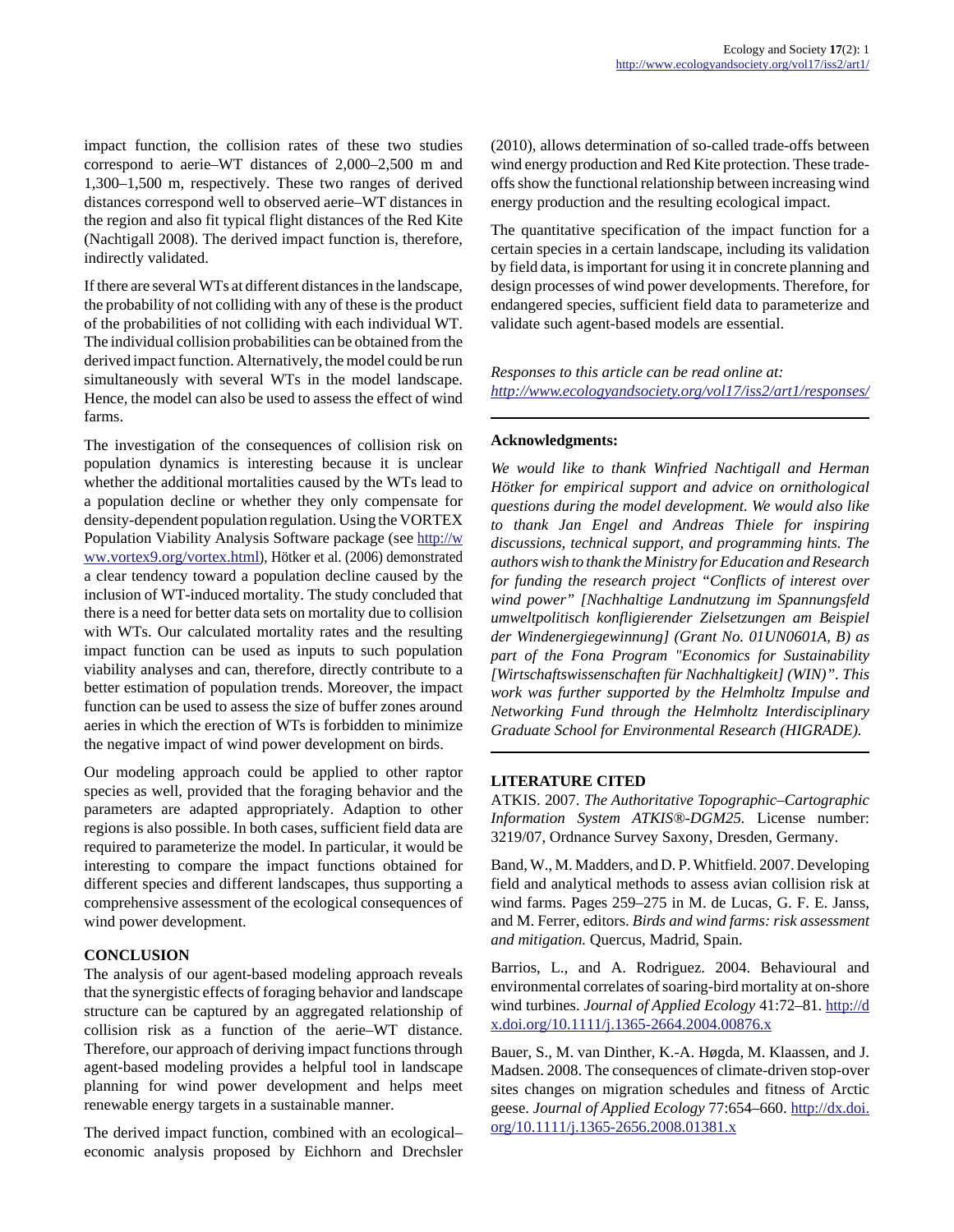Biosis Research. 2003. *Avian modelling addendum to Timewell and Meredith 2002. Appendix 6a. Report for the Hydro-Electric Company.* Biosis Research, Melbourne, Australia.

Brandenburg State Bird Conservation Centre (BSBCC). 2010. Vogelverluste an Windenergieanlagen in Deutschland. Zentrale Fundkartei. Staatliche Vogelschutzwarte im Landesamt für Umweltamt, Gesundheit und Verbraucherschutz Brandenburg zusammengestellt: Tobias Dürr. BSBCC, Brandenburg, Germany. [online] URL:

[http://www.mugv.brandenburg.de/cms/media.php/lbm1.a.2334.](http://www.mugv.brandenburg.de/cms/media.php/lbm1.a.2334.de/wka_vogel.xls) [de/wka\\_vogel.xls](http://www.mugv.brandenburg.de/cms/media.php/lbm1.a.2334.de/wka_vogel.xls).

Bruderer, B., and A. Boldt. 2001. Flight characteristics of birds: I. radar measurements of speeds. *Ibis* 143:178–204. <http://dx.doi.org/10.1111/j.1474-919X.2001.tb04475.x>

Bundesverband Windenergie e.V. (BWE). 2010. *Die Entwicklung der Windenergie in Deutschland 2009.* [online] URL:

[http://www.wind-energie.de/de/statistiken/charts/365/0/statistik.](http://www.wind-energie.de/de/statistiken/charts/365/0/statistik.csv) [csv](http://www.wind-energie.de/de/statistiken/charts/365/0/statistik.csv).

Chamberlain, D. E., M. R. Rehfisch, A. D. Fox, M. Desholm, and S. Anthony. 2006. The effect of avoidance rates on bird mortality predictions made by wind turbine collision risk models. *Ibis* 148:198–202. [http://dx.doi.org/10.1111/j.1474-9](http://dx.doi.org/10.1111/j.1474-919X.2006.00507.x) [19X.2006.00507.x](http://dx.doi.org/10.1111/j.1474-919X.2006.00507.x)

DeAngelis, D. L., and W. M. Mooij. 2005. Individual-based modelling of ecological and evolutionary processes. *Annual Review of Ecology, Evolution and Systematics* 36:147–168. <http://dx.doi.org/10.1146/annurev.ecolsys.36.102003.152644>

de Lucas, M., G. F. E. Janss, D. P. Whitfield, and M. Ferrer. 2008. Collision fatality of raptors in wind farms does not depend on raptor abundance. *Journal of Applied Ecology* 45:1695–1703. [http://dx.doi.org/10.1111/j.1365-2664.2008.01549.](http://dx.doi.org/10.1111/j.1365-2664.2008.01549.x) [x](http://dx.doi.org/10.1111/j.1365-2664.2008.01549.x)

Drewitt, A. L., and R. H. W. Langston. 2006. Assessing the impacts of wind farms on birds. *Ibis* 148:29–42. [http://dx.doi.](http://dx.doi.org/10.1111/j.1474-919X.2006.00516.x) [org/10.1111/j.1474-919X.2006.00516.x](http://dx.doi.org/10.1111/j.1474-919X.2006.00516.x)

Dürr, T. 2009. Zur Gefährdung des Rotmilans *Milvus milvus* durch Windenergieanlagen in Deutschland. *Informationsdienst Naturschutz Niedersachsen* 29:185–191.

Eichhorn, M., and M. Drechsler. 2010. Spatial trade-offs between wind power production and bird collision avoidance in agricultural landscapes. *Ecology and Society* 15: 10. [online] URL: [http://www.ecologyandsociety.org/vol15/iss2/](http://www.ecologyandsociety.org/vol15/iss2/art10/) [art10/](http://www.ecologyandsociety.org/vol15/iss2/art10/).

Erickson, W. P., G. D. Johnson, M. D. Strickland, D. P. Young, K. J. Sernka, and R. E. Good. 2001. *Avian collisions with wind turbines: a summary of existing studies and comparisons of* *avian collision mortality in the United States.* NWCC and RESOLVE Inc., King City, Ontario, Canada and LGL Ltd. and RESOLVE Inc., Washington, D.C., USA.

Grimm, V., U. Berger, F. Bastiansen, S. Eliassen, V. Ginot, J. Giske, J. Goss-Custarrd, T. Grand, S. Heinz, G. Huse, A. Huth, J. U. Jepsen, C. Jørgensen, W. M. Mooij, B. Müller, G. Pe'er, C. Piou, S. F. Railsback, A. M. Robbins, M. M. Robbins, E. Rossmanith, N. Rüger, E. Strand, S. Souissi, R. A. Stillman, R. Vabø, U. Visser, and D. L. DeAngelis. 2006. A standard protocol for describing individual-based and agent-based models. *Ecological Modelling* 198:115–126. [http://dx.doi.org](http://dx.doi.org/10.1016/j.ecolmodel.2006.04.023) [/10.1016/j.ecolmodel.2006.04.023](http://dx.doi.org/10.1016/j.ecolmodel.2006.04.023)

Grimm, V., and S. F. Railsback. 2005. Individual-based modelling and ecology. princeton series in theoretical and computational biology. Princeton University Press, Princeton, New Jersey, USA and Oxford, UK. [http://dx.doi.org/10.1016/](http://dx.doi.org/10.1016/S0304-3800(98)00186-0) [S0304-3800\(98\)00186-0](http://dx.doi.org/10.1016/S0304-3800(98)00186-0)

Grimm, V., E. Revilla, U. Berger, F. Jeltsch, W. M. Mooij, S. F. Railsback, H. H. Thulke, J. Weiner, T. Wiegand, and D. L. DeAngelis. 2005. Pattern-oriented modelling of agent-based complex systems: lessons from ecology. *Science* 310:987– 991. <http://dx.doi.org/10.1126/science.1116681>

Hötker, H., K.-M. Thomsen, and H. Jeromin. 2006. *Impacts on biodiversity of exploitation of renewable energy sources: the example of birds and bats— facts, gaps in knowledge, demands for further research, and ornithological guidelines for the development of renewable energy exploitation.* Michael-Otto-Institut im NABU, Bergenhusen, Germany.

Hunt, G. 2002. *Golden Eagles in a perilous landscape: predicting the effects of mitigation for wind turbine bladestrike mortality.* Consultant Report 500-02-043F, PIER – Environmental Area. Prepared for: California Energy Commision, Sacramento, California, USA.

Huston, M., D. DeAngelis, and W. Post. 1988. New computer models unify ecological theory. *BioScience* 38:682–691. [http](http://dx.doi.org/10.2307/1310870) [://dx.doi.org/10.2307/1310870](http://dx.doi.org/10.2307/1310870)

Jedicke, E. 2010. Rotmilan und Windkraft. *Naturschutz und Landschaftsplanung* 43:35.

Johst, K., R. Brandl, and R. Pfeifer. 2001. Foraging in a patchy and dynamic landscape: human land use and the white stork. *Ecological Applications* 11:60–69. [http://dx.doi.org/10.1890/](http://dx.doi.org/10.1890/1051-0761(2001)011[0060:FIAPAD]2.0.CO;2) [1051-0761\(2001\)011\[0060:FIAPAD\]2.0.CO;2](http://dx.doi.org/10.1890/1051-0761(2001)011[0060:FIAPAD]2.0.CO;2)

Krijgsveld, K. L., K. Akershoek, F. Schenk, F. Dijkf, and S. Dirksen. 2009. Collision risk of birds with modern large wind turbines. *Ardea – Official journal of the Netherlands Ornithologists' Union* 97:357–366. [http://dx.doi.org/10.5253](http://dx.doi.org/10.5253/078.097.0311) [/078.097.0311](http://dx.doi.org/10.5253/078.097.0311)

Larsen, J. K., and M. Guillemette. 2007. Effects of wind turbines on flight behavior of wintering common eiders: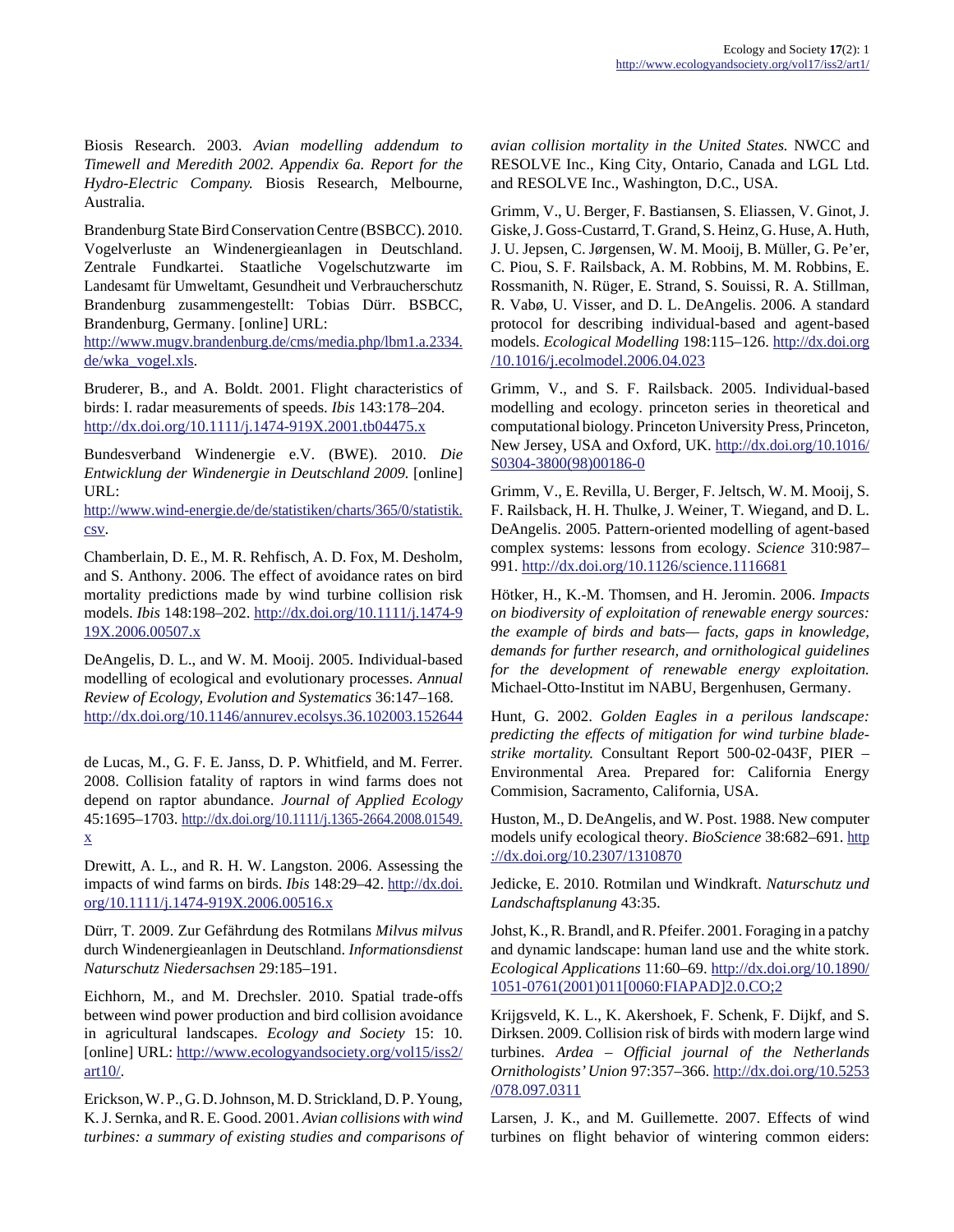implications for habitat use and collision risk. *Journal of Applied Ecology* 44:516–522. [http://dx.doi.org/10.1111/j.136](http://dx.doi.org/10.1111/j.1365-2664.2007.01303.x) [5-2664.2007.01303.x](http://dx.doi.org/10.1111/j.1365-2664.2007.01303.x)

Lekuona, J. M., and C. Ursúa. 2007. Avian mortality in wind power plants of Navara (northern Spain). Pages 177–192 *in* M. de Lucas, G. Janss, and M. Ferrer. 2007. *Birds and wind farms: risk assessment and mitigation.* Quercus/ Liberia Linneo, Madrid, Spain.

Madders, M., and D. P. Whitfield. 2006. Upland raptors and the assessment of wind farm impacts. *Ibis* 148:43–56. [http://d](http://dx.doi.org/10.1111/j.1474-919X.2006.00506.x) [x.doi.org/10.1111/j.1474-919X.2006.00506.x](http://dx.doi.org/10.1111/j.1474-919X.2006.00506.x)

Mammen, U. 2010. *Aktueller Wissensstand zum Konfliktfeld "Rotmilan und Windkraft".* [online] URL: [http://www.wind](http://www.wind-energie.de/fileadmin/dokumente/Themen_A-Z/Vogelschutz/07_Mammen_Rotmilan.pdf)energie.de/fileadmin/dokumente/Themen\_A-Z/ [Vogelschutz/07\\_Mammen\\_Rotmilan.pdf](http://www.wind-energie.de/fileadmin/dokumente/Themen_A-Z/Vogelschutz/07_Mammen_Rotmilan.pdf).

Mammen, U., and T. Dürr. 2006. Rotmilane und Windkraftanlagen – Konflikt oder übertreibung? *APUS - Beiträge zur Avifauna Sachsen-Anhalts* 13:73–74.

McGrady, M. J., D. R. A. McLeod, S. J. Petty, J. R. Grant, and I. P. Bainbridge. 1997. Golden eagles and forestry. Forestry Commission Research Information Note 292. Forestry Commission, Roslin, UK.

McLeod, D. R. A., D. P. Whitfield, A. H. Fielding, P. F. Haworth, and M. J. McGrady. 2003. Predicting home range use by golden eagles *Aquila chrysaetos* in western Scotland. *Avian Science* 2:183–198.

Meyburg, B. U., and T. Pfeiffer. 2009. GPS-Satelliten-Telemetrie als neue Methode in der Forschung am Rotmilan *Milvus milvus*. *Informationsdienst Naturschutz Niedersachsen* 29:211.

Nachtigall, W. 2008. Der Rotmilan (*Milvus milvus*, L 1758) in Sachsen und Südbrandenburg – Untersuchungen zur Verbreitung und ökologie. Dissertation, Martin-Luther-Universität Halle – Wittenberg. [online]

URL: [http://sundoc.bibliothek.uni-halle.de/diss-online/08/08H218/](http://sundoc.bibliothek.uni-halle.de/diss-online/08/08H218/prom.pdf) [prom.pdf.](http://sundoc.bibliothek.uni-halle.de/diss-online/08/08H218/prom.pdf)

Ohl, C., and M. Eichhorn. 2010. The mismatch between regional spatial planning for wind power development in Germany and national eligibility criteria for feed-in tariffs a case study in West Saxony. *Land Use Policy* 27:243–254. <http://dx.doi.org/10.1016/j.landusepol.2009.06.004>

Pearce-Higgins, J. W., L. Stephen, R. H. W. Langston, I. P. Bainbridge, and R. Bullman. 2009. The distribution of breeding birds around upland wind farms. *Journal of Applied Ecology* 46:1323–1331.

Percival, S. M. 2000. Birds and wind turbines in Britain. *British Wildlife* 12:8–15.

Percival, S. M. 2005. Birds and wind farms: what are the real issues? *British Birds* 98:194–204.

Podolsky, R. 2003. *Avian risk of collision (ARC) model.* NWCC Biological Significance Workshop, 17–18 November 2003. National Wind Coordinating Committee, Washington, D.C., USA.

Podolsky, R. 2005. Application of risk assessment tools: avian risk of collision model. Pages 86–87 *in* S. S. Schwartz, editor. *Proceedings of the Onshore Wildlife Interactions with Wind Developments,* Research Meeting V, Lansdowne, Virginia, 3– 4 November 2004. Prepared for the Wildlife Subcommittee of the National Wind Coordinating Committee. RESOLVE, Incorporated, Washington, D.C., USA.

Rodríguez, C., K. Johst, and J. Bustamante. 2006. How do crop types influence breeding success in lesser kestrels through prey quality and availability? A modeling approach. *Journal of Applied Ecology* 43:587–597. [http://dx.doi.org/10](http://dx.doi.org/10.1111/j.1365-2664.2006.01152.x) [.1111/j.1365-2664.2006.01152.x](http://dx.doi.org/10.1111/j.1365-2664.2006.01152.x)

Scottish National Heritage (SNH). 2000. Wind farms and birds: calculating a theoretical collision risk assuming no avoiding action. Guidance Note Series, Scottish Natural Heritage. [online] URL: [http://www.snh.gov.uk/docs/C205425.](http://www.snh.gov.uk/docs/C205425.pdf) [pdf](http://www.snh.gov.uk/docs/C205425.pdf).

Scottish National Heritage (SNH). 2010. *Assessing collision risk—a calculation template in Excel*. [online] URL: http:// www.snh.gov.uk/docs/C234672.xls.

Smales, I., and S. Muir. 2005. Modelled cumulative impacts on the Tasmanian wedge-tailed eagle of wind farms across the species' range. Project no. 4857. Report for the Department of Environment and Heritage. Biosis Research Pty. Ltd.

Smallwood, K. S., and C. Thelander. 2007. Bird mortality in the Altamont pass wind resource area, California. *Journal of Wildlife Management* 72:215–223. [http://dx.doi.org/10.2193/](http://dx.doi.org/10.2193/2007-032) [2007-032](http://dx.doi.org/10.2193/2007-032)

Tucker, V. A. 1996. A mathematical model of bird collisions with wind turbine rotors. *Journal of Solar Energy Engineering* 118:253–262. <http://dx.doi.org/10.1115/1.2871788>

Verboom, J., A. Schotman, P. Opdam, and J. A. J. Metz. 1991. European Nuthatch metapopulations in fragmented agriculture landscapes. *Oikos* 61:149–156. [http://dx.doi.org/1](http://dx.doi.org/10.2307/3545332) [0.2307/3545332](http://dx.doi.org/10.2307/3545332)

Whitfield D. P. 2009. Collision avoidance of golden eagle at wind farms under the 'Band' Collision Risk Model. Natural Research Ltd., Banchory, UK.

Whitfield D. P., and M. Madders. 2006a. A review of the impacts of wind farms on hen harriers *Circus cyaneus* and estimation of collision avoidance rates. Natural Research Information Note 1, Natural Research Ltd., Banchory, UK.

Whitfield, D. P. and M. Madders. 2006b. Deriving collision avoidance rates for Red Kites *Milvus milvus.* Natural Research Information Note. Natural Research Ltd., Banchory, UK.